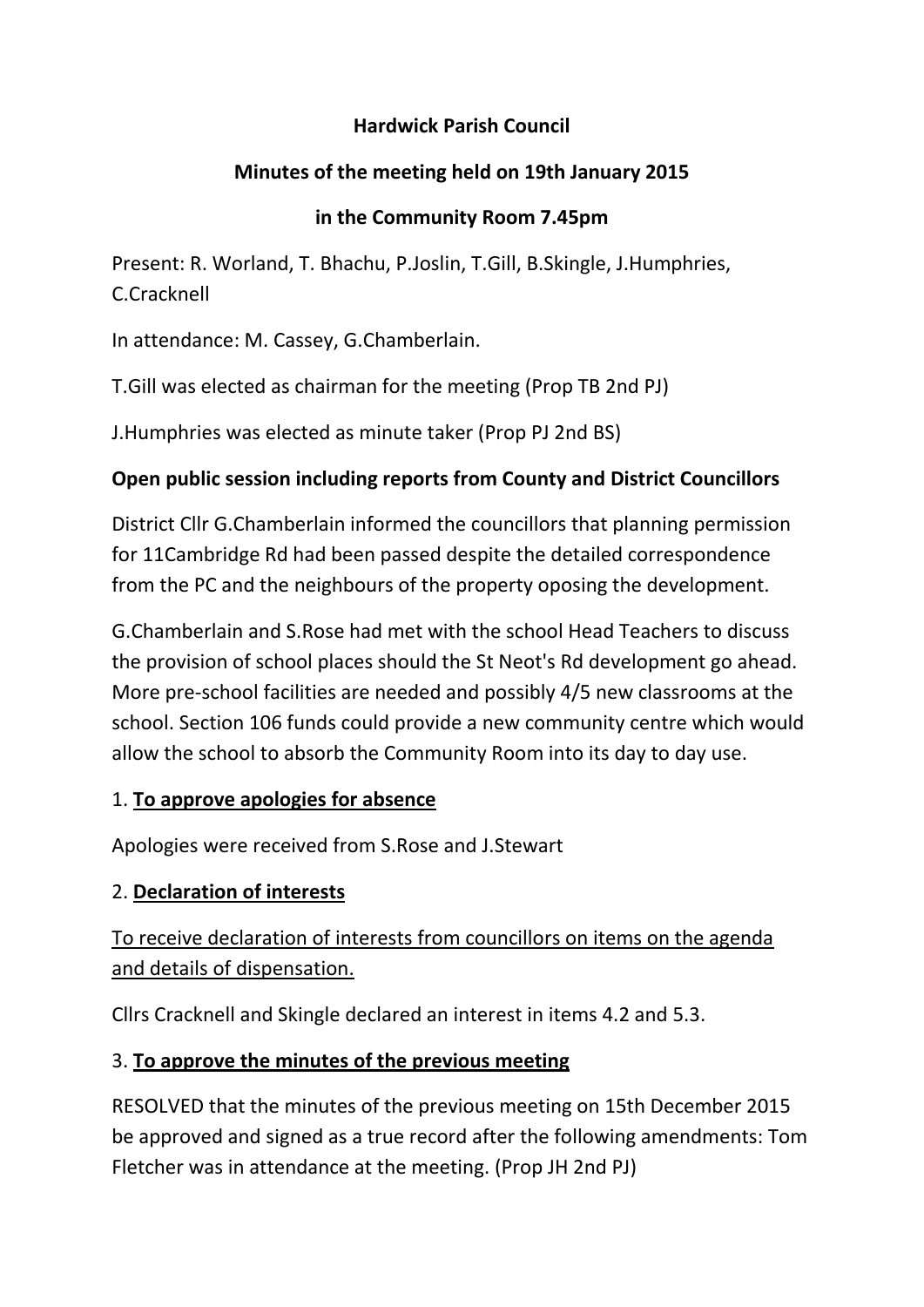# 4. **Matters arising and carried forward from the last or previous meetings for discussion/decisions**

Street light SC12 outside the HSSC was still not working and the bus shelter on St.Neot's Rd had been inspected by J.Humphries and did indeed need a panel replacing following theft.

4.1 P.Joslin would be going to the next meeting of the Village Plan Steering Committee in January and did not have a report for this meeting.

4.2 Due to the cost of the course of action needed to maintain the Recreation Ground we must 3 tenders in.

4.3The Local Plan proposed modifications were summarised by SRose and SJones and had been read by the PC.

The consortium of 19 Parish Councils in the area is asking for a simple yes or no answer to the 4 points of the modification and the PC decided unanimously to support and oppose the draught. (Prop PJ 2nd BS)

If we wish to support the opposition to the removal of the green belt it can be done individually on their website. P.Joslin expressed an interest in being a part of any traffic survey carried out.

T.Gill to contact the Clerk to confirm the support.

# 4.4 **Webmaster review.**

Carried forward

# 4.5 **Trees at 18 Sudeley Grove**

T.Gill and J.Humphries had visited the site and didn't believe the trees to be of concern. Could the Clerk please inform the resident of this.

# 5.**CCC advocacy consult**

Too late to include in the Hardwick Happenings and hard to understand anyway.